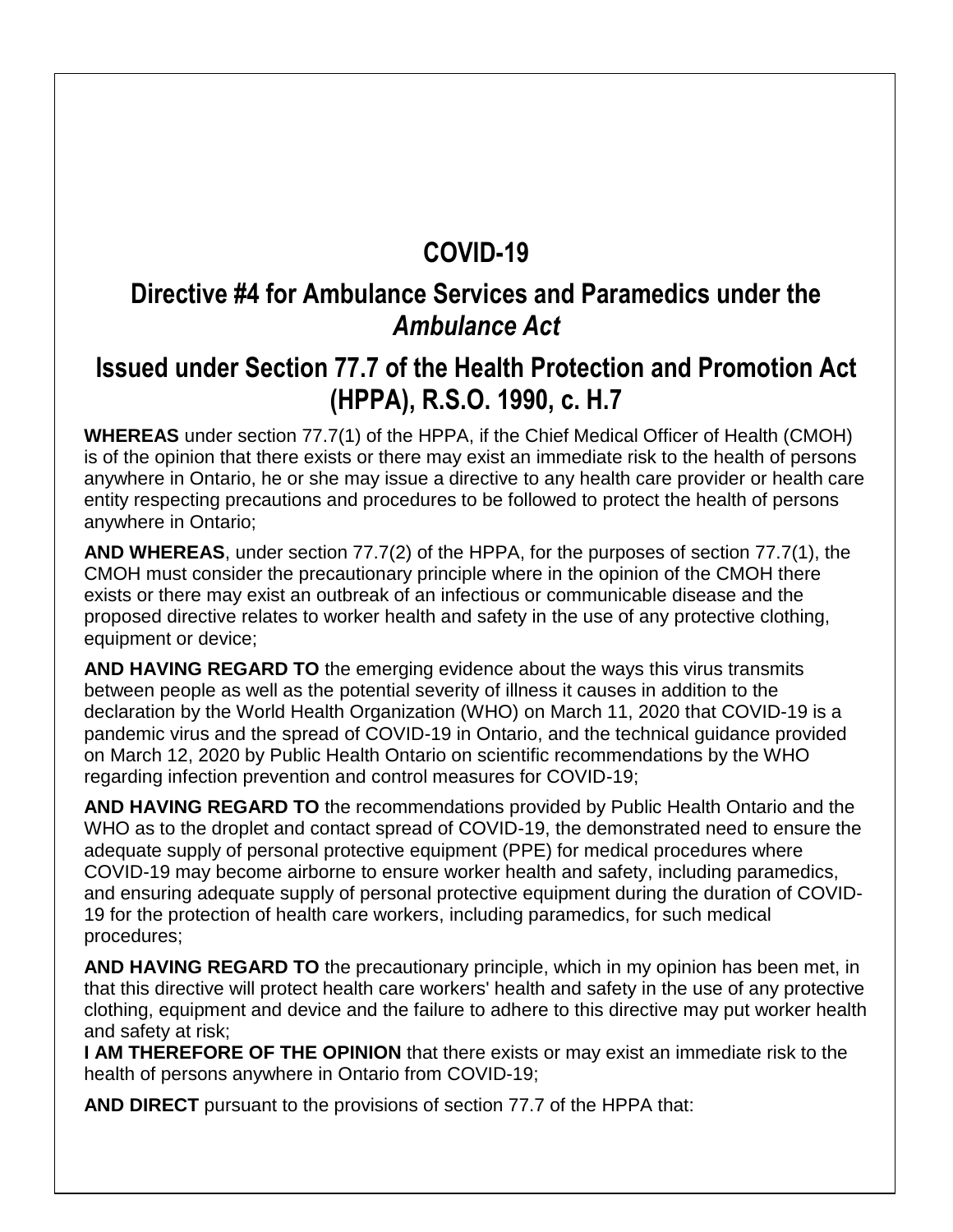## **COVID-19 #4 for Ambulance Services and Paramedics under the Ambulance Act**

**Date of Issuance**: March 24, 2020

**Effective Date of Implementation**: March 24, 2020

**Issued To:** Ambulance Services and paramedics within the meaning of the *Ambulance Act* and paramedics referenced in section 77.7(6), paragraphs 7 and 8 of the *Health Protection and Promotion Act*.

#### **Introduction:**

Coronaviruses (CoV) are a large family of viruses that cause illness ranging from the common cold to more severe diseases such as Middle East Respiratory Syndrome (MERS-CoV), Severe Acute Respiratory Syndrome (SARS-CoV), and COVID-19. A novel coronavirus is a new strain that has not been previously identified in humans.

On December 31, 2019, the World Health Organization (WHO) [was informed](https://www.who.int/csr/don/05-january-2020-pneumonia-of-unkown-cause-china/en/) of cases of pneumonia of unknown etiology in Wuhan City, Hubei Province in China. A novel coronavirus (COVID-19) [was identified](https://www.who.int/csr/don/12-january-2020-novel-coronavirus-china/en/) as the causative agent by Chinese authorities on January 7, 2020.

On March 11, 2020 the WHO announced that COVID-19 is classified as a [pandemic](https://www.who.int/dg/speeches/detail/who-director-general-s-opening-remarks-at-the-media-briefing-on-covid-19---11-march-2020) virus. This is the first pandemic caused by a coronavirus.

On March 17, 2020 the Premier and Cabinet declared an emergency in Ontario under the *Emergency Management and Civil Protection Act* due to the outbreak of COVID-19 in Ontario and Cabinet made emergency orders to implement my recommendations of March 16, 2020.

## **Symptoms of COVID-19**

Symptoms range from mild – like the flu and other common respiratory infections – to severe, and can include:

- fever
- cough
- difficulty breathing

Complications from COVID-19 can include serious conditions, like pneumonia or kidney failure, and in some cases, death.

There are no specific treatments for coronaviruses, and there is no vaccine that protects against coronaviruses. Most people with common human coronavirus illnesses will recover on their own.

# **Required Precautions**

- Surgical masks are to be used for suspected COVID-19 patients.
- If a patient suspected of COVID-19 is anticipated to require a necessary aerosol generating medical procedure (AGMP), paramedics should change into a fluid-resistant N95 respirator.